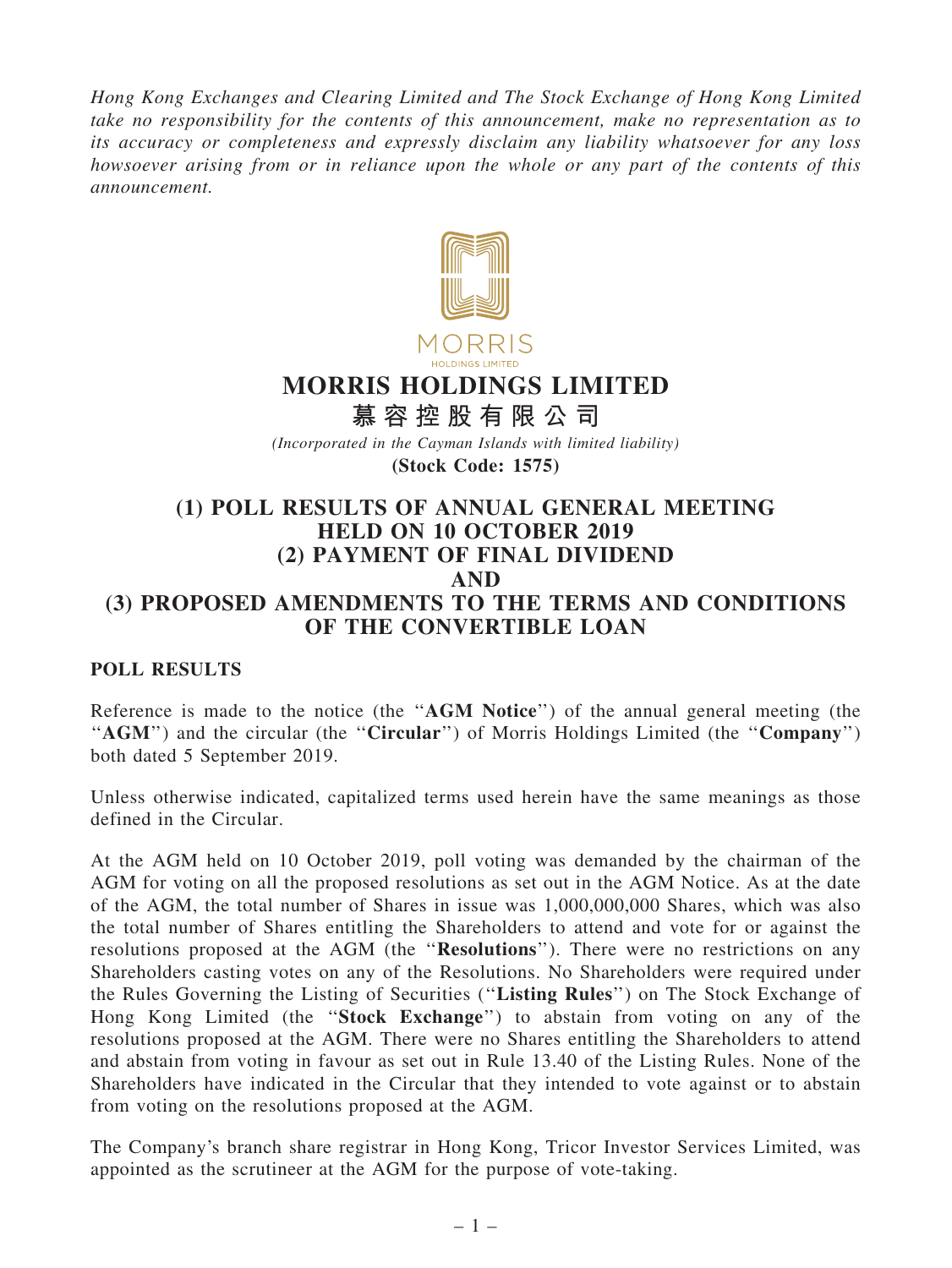The poll results in respect of the respective resolutions proposed at the AGM were as follows:

| <b>Ordinary Resolutions</b> |                                                                                                                                                                                                                              | No. of Votes $(\% )$     |                           |
|-----------------------------|------------------------------------------------------------------------------------------------------------------------------------------------------------------------------------------------------------------------------|--------------------------|---------------------------|
|                             |                                                                                                                                                                                                                              | For                      | <b>Against</b>            |
| 1.                          | To<br>receive, consider and<br>adopt the<br>audited<br>consolidated financial statements of the Company,<br>the reports of the Directors and Auditor for the year<br>ended 31 December 2018.                                 | 750,010,000<br>$(100\%)$ | $\overline{0}$<br>$(0\%)$ |
| 2.                          | To declare a final dividend of HK\$0.013 per<br>ordinary share of the Company for the year ended<br>31 December 2018.                                                                                                        | 750,010,000<br>$(100\%)$ | $\overline{0}$<br>$(0\%)$ |
| 3.                          | To consider the re-election of Mr. Zou Gebing as an<br>executive Director.                                                                                                                                                   | 750,010,000<br>$(100\%)$ | $\overline{0}$<br>$(0\%)$ |
| 4.                          | To consider the re-election of Mr. Wu Yueming as<br>an executive Director.                                                                                                                                                   | 750,010,000<br>$(100\%)$ | $\Omega$<br>$(0\%)$       |
| 5.                          | To consider the re-election of Mr. Zeng Jin as an<br>executive Director.                                                                                                                                                     | 750,010,000<br>$(100\%)$ | $\Omega$<br>$(0\%)$       |
| 6.                          | To consider the re-election of Mr. Pang Wing Hong<br>as an independent non-executive Director.                                                                                                                               | 750,010,000<br>$(100\%)$ | $\overline{0}$<br>$(0\%)$ |
| 7.                          | To consider the re-election of Mr. Chu Guodi as an<br>independent non-executive Director.                                                                                                                                    | 750,010,000<br>$(100\%)$ | $\overline{0}$<br>$(0\%)$ |
| 8.                          | To authorise the board of Directors (the " <b>Board</b> ") to<br>fix the Directors' remuneration.                                                                                                                            | 750,010,000<br>$(100\%)$ | $\overline{0}$<br>$(0\%)$ |
| 9.                          | To re-appoint HLB Hodgson Impey Cheng Limited<br>as the Auditor and authorise the Board to fix its<br>remuneration.                                                                                                          | 750,010,000<br>$(100\%)$ | $\overline{0}$<br>$(0\%)$ |
| 10.                         | To grant a general mandate to the Directors to allot,<br>issue and deal with shares of the Company not<br>exceeding 20% of the total number of issued shares<br>of the Company as at the date of passing this<br>resolution. | 750,010,000<br>$(100\%)$ | $\overline{0}$<br>$(0\%)$ |
| 11.                         | To grant a general mandate to the Directors to<br>repurchase shares of the Company not exceeding<br>10% of the total number of issued shares of the<br>Company as at the date of passing this resolution.                    | 750,010,000<br>$(100\%)$ | $\overline{0}$<br>$(0\%)$ |
| 12.                         | To extend the general mandate granted under<br>resolution no. 10 by adding the shares bought back<br>pursuant to the general mandate granted by<br>resolution no. 11.                                                        | 750,010,000<br>$(100\%)$ | $\overline{0}$<br>$(0\%)$ |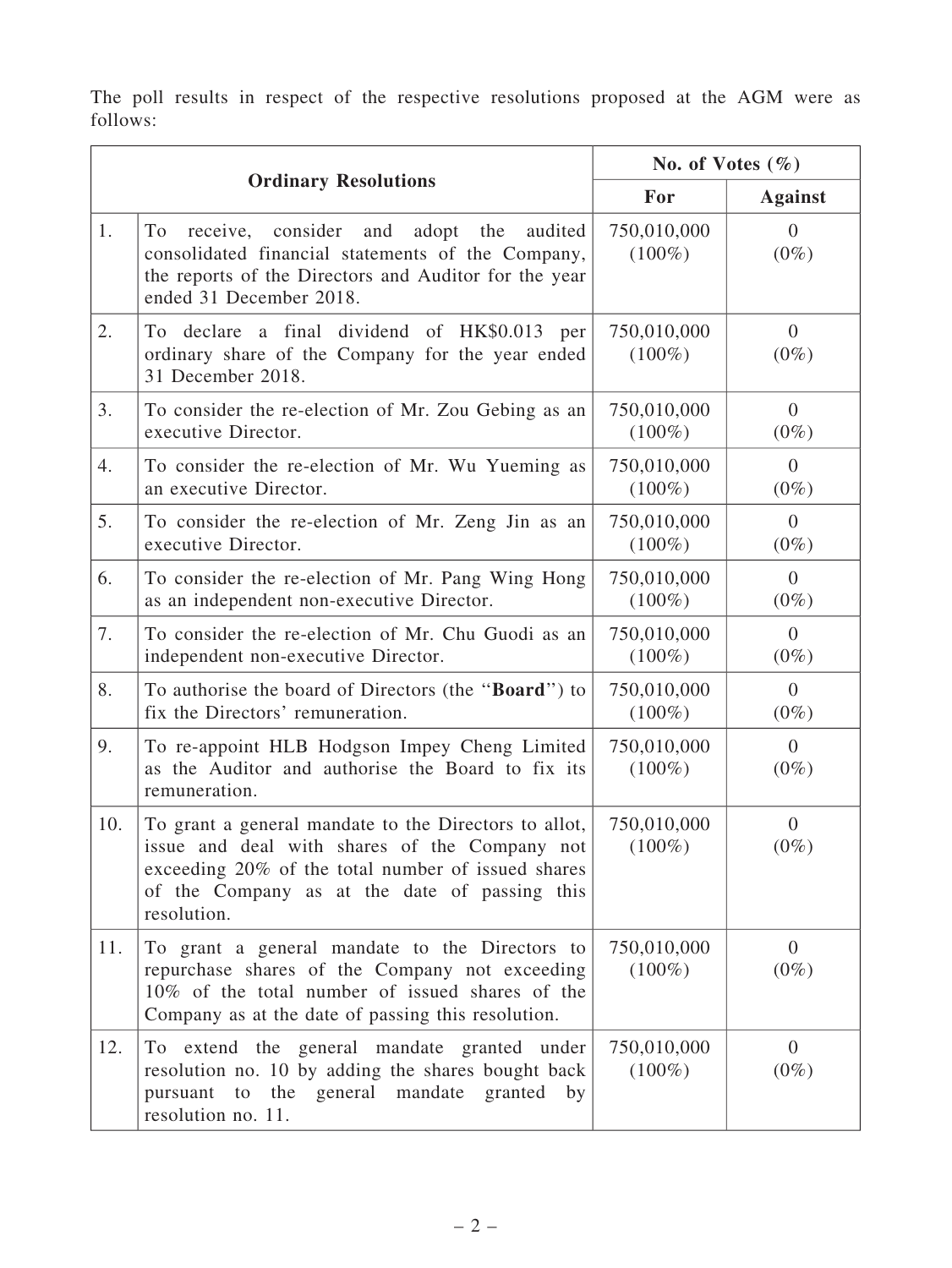As more than 50% of votes were cast in favour of each of the above Resolutions numbered 1 to 12, all the above Resolutions were duly passed as ordinary resolutions of the Company by the Shareholders.

#### PAYMENT OF FINAL DIVIDEND

The Resolution for the payment of a final dividend of HK\$0.013 per Share for the year ended 31 December 2018 was duly passed and approved by the Shareholders at the AGM. The final dividend for the year ended 31 December 2018 will be payable on 23 December 2019 to the Shareholders on the register of members of the Company on 11 December 2019.

#### PROPOSED AMENDMENTS TO THE TERMS AND CONDITIONS OF THE CONVERTIBLE LOAN

Reference is made to the announcements of the Company dated 5 January 2018 and 24 January 2018 in respect of, amongst others, the Convertible Loan from International Finance Corporation in the aggregate principal amount of HK\$200,000,000 (the ''Announcements''). Unless otherwise defined herein, capitalized terms used below shall have the same meanings as those defined in the Announcements.

As disclosed in the Company's announcement dated 10 July 2019 in relation to the final results for the year ended 31 December 2018 and the Company's annual report for the year ended 31 December 2018, as a result of the continuance of the suspension in trading in the shares of the Company for the period from 28 March 2019 to 20 August 2019, the carrying amount of liability of the convertible loan to the principal amount was adjusted and the same was reallocated from non-current liabilities to current liabilities in order to reflect such continuance. On 20 April 2019, 23 May 2019 and 12 June 2019, the Company entered into three amendment agreements respectively with IFC for the agreed schedule of certain permitted prepayments of the convertible loan up to 30 September 2019.

As at 30 September 2019, the outstanding principal of the convertible loan was HK\$129,945,057.30. On 30 September 2019, the Company entered into an amendment agreement with IFC for the agreed schedule of certain permitted prepayments of the convertible loan after 30 September 2019. The Company and IFC further agreed that they will, within two months from 30 September 2019: (a) procure certain lien be granted over assets acceptable to IFC and be registered with each relevant authority; and (b) enter into an agreement for the purpose of amending and restating the Convertible Loan Agreement as a consequence of the lien referred to in paragraph (a) above being granted. The Company will publish further announcement in relation to the information about the said lien and proposed agreement in due course.